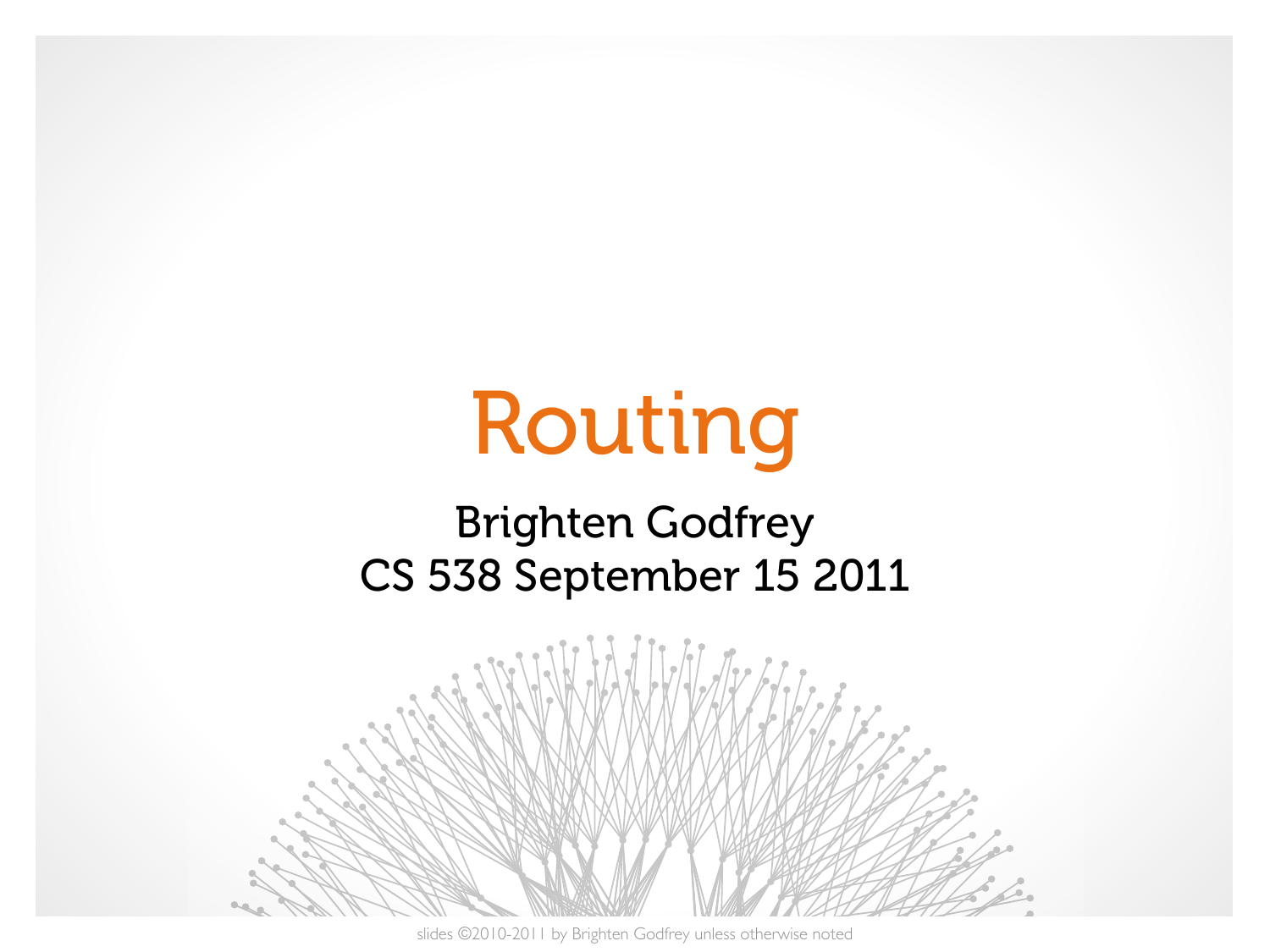



Choosing paths along which messages will travel from source to destination.

Often defined as the job of Layer 3 (IP). But...

- Ethernet spanning tree protocol (Layer 2)
- Distributed hash tables, content delivery overlays, ... (Layer 4+)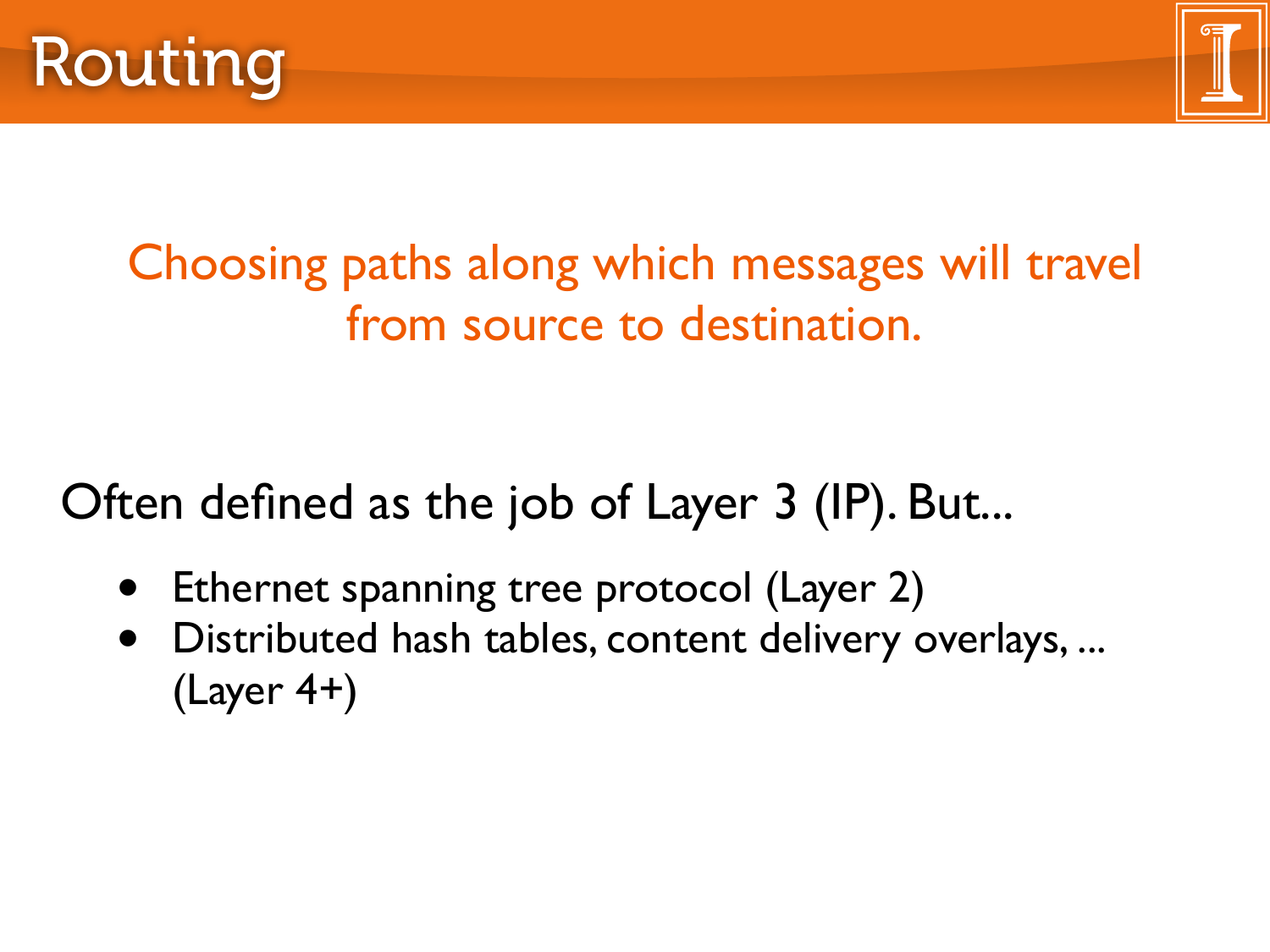Distributed path finding

Optimize link utilization (traffic engineering)

React to dynamics

High reliability even with failures

Scale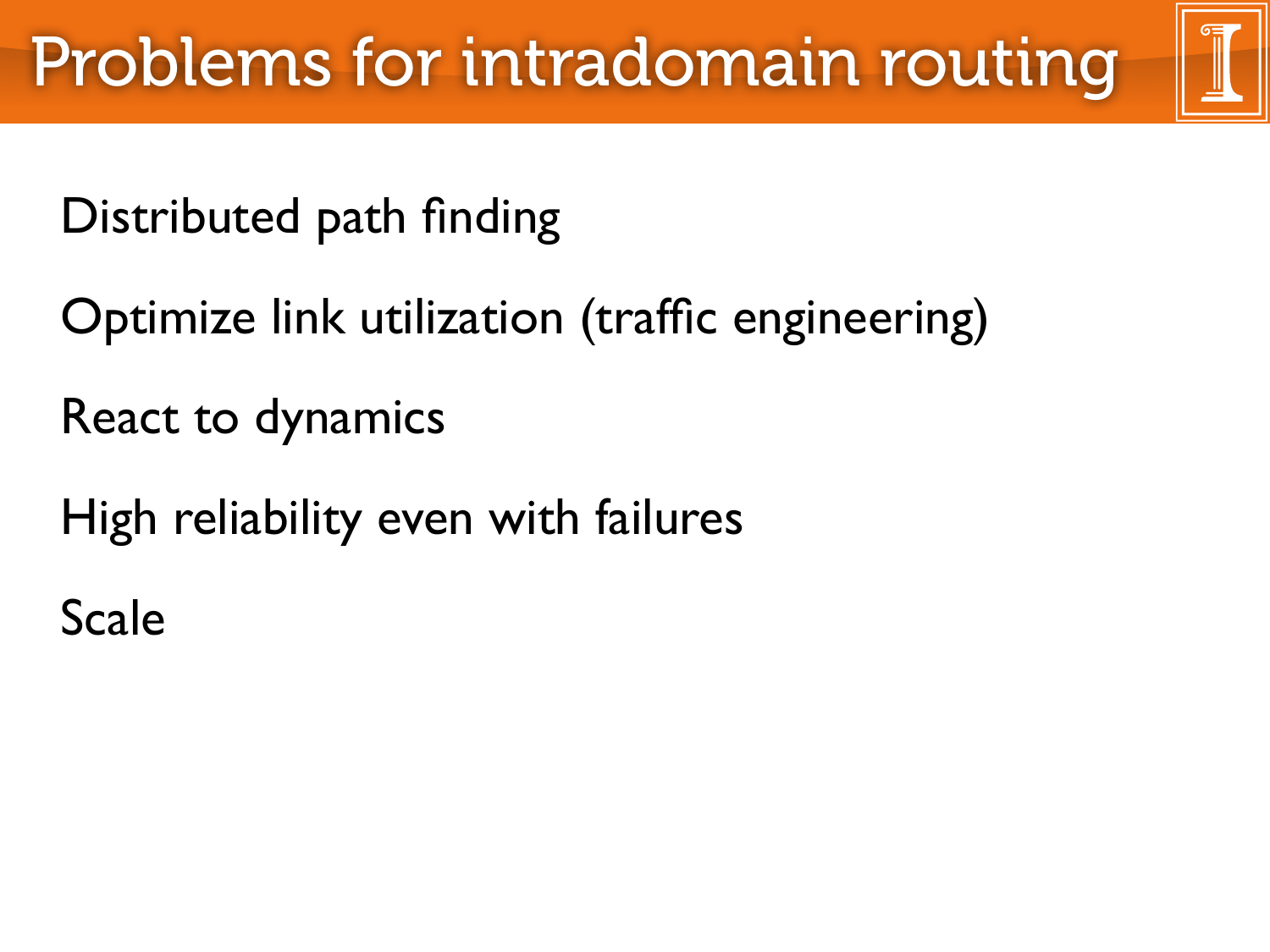## All of intradomain's problems

Bigger scale

Multiple parties

- No central control
- Conflicting interests
- **Attacks**

## Harder to change architecture

- Intradomain evolution: RIP, ISIS, OSPF, MPLS, OpenFlow, ...
- Interdomain: BGP.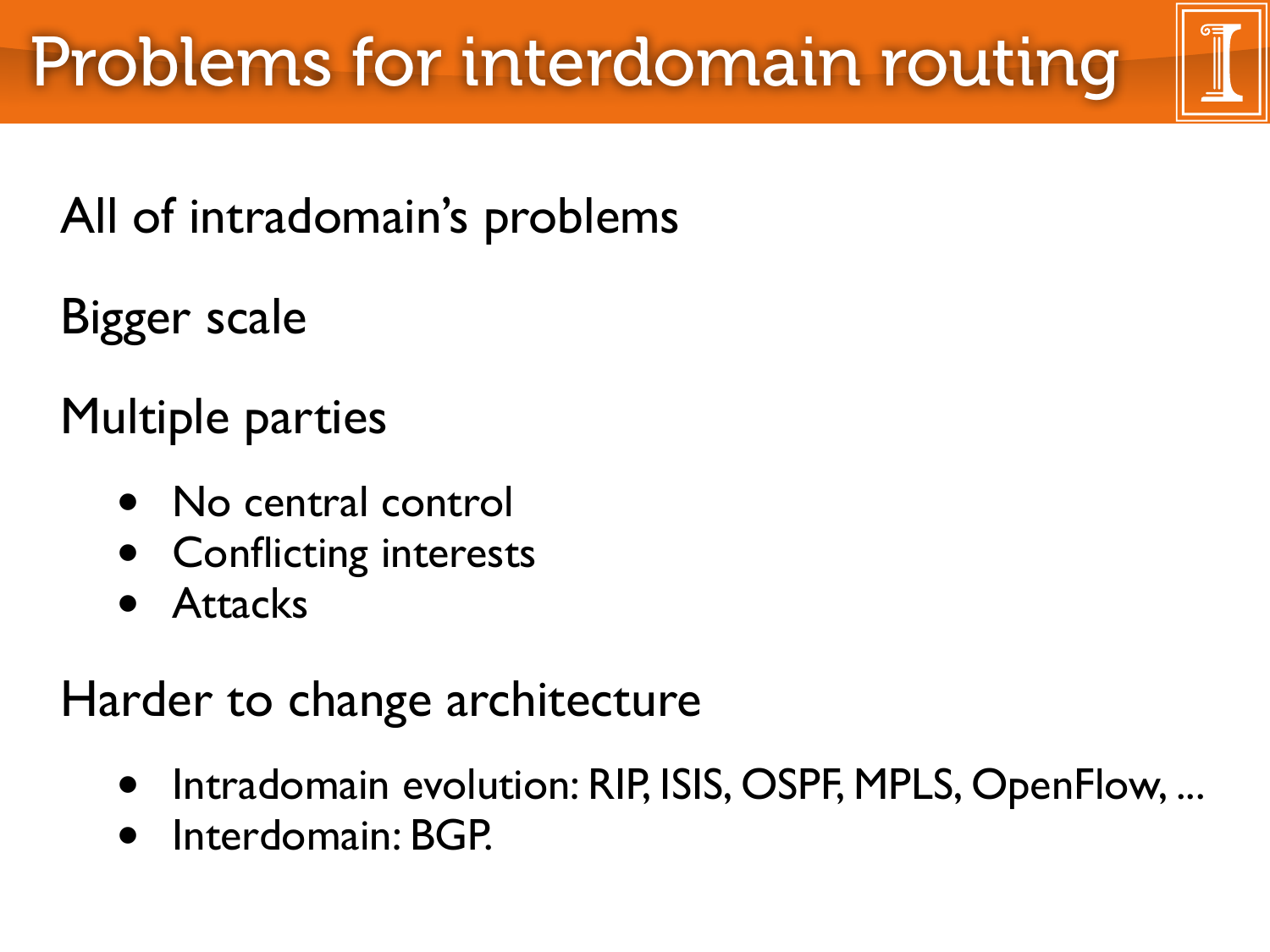Distance vector & Link state

Far from the only two approaches!

• We'll see more later...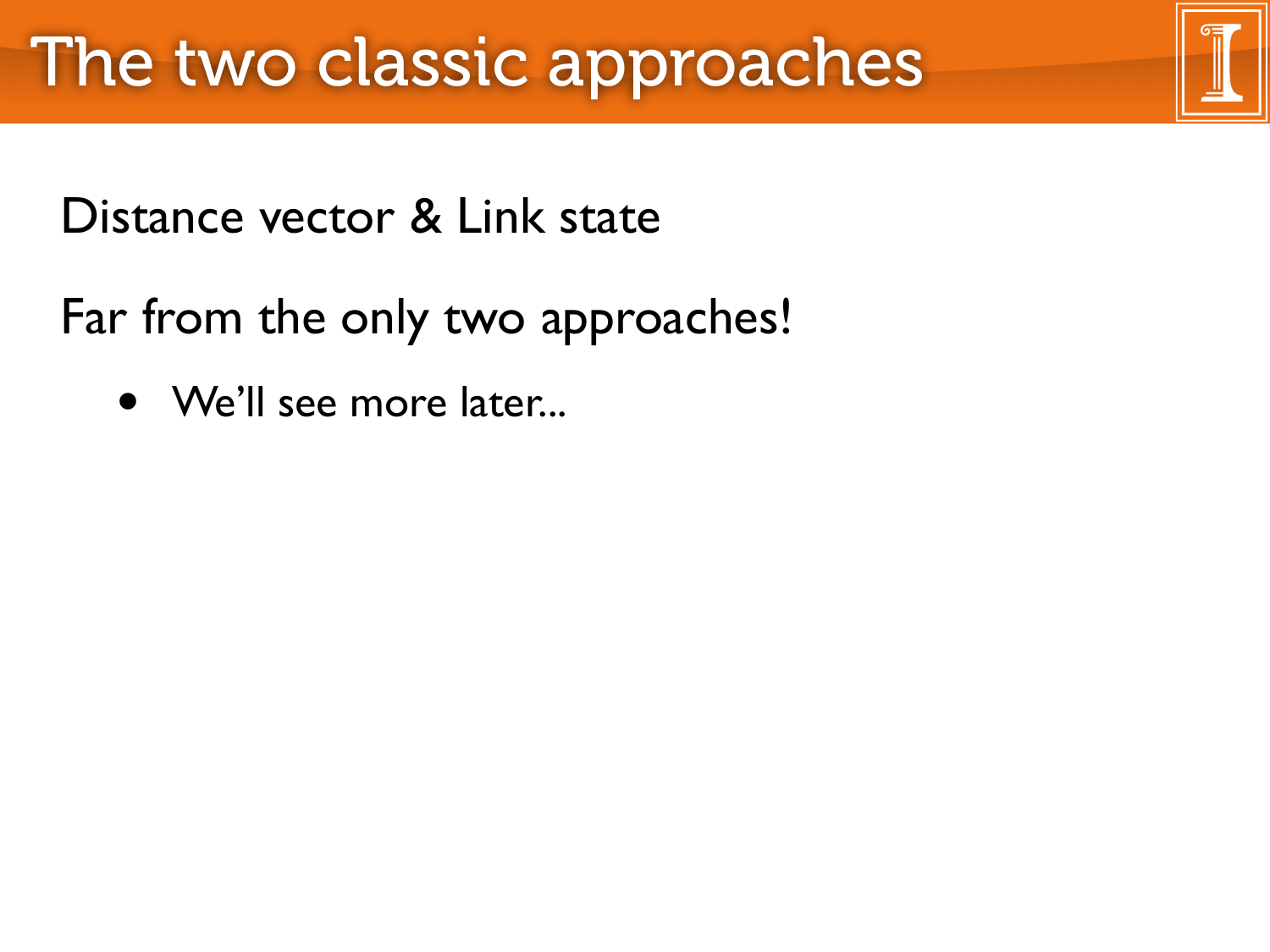Original ARPANET: distance vector routing

Remember vector of distances to each destination and exchange this vector with neighbors

- Initially: distance 0 from myself
- Upon receipt of vector: my distance to each destination  $=$  min of all my neighbors' distances  $+$  1

Send packet to neighbor with lowest dist.

### Slow convergence and looping problems

- E.g., consider case of disconnection from destination
- Fix for loops in BGP: store path instead of distance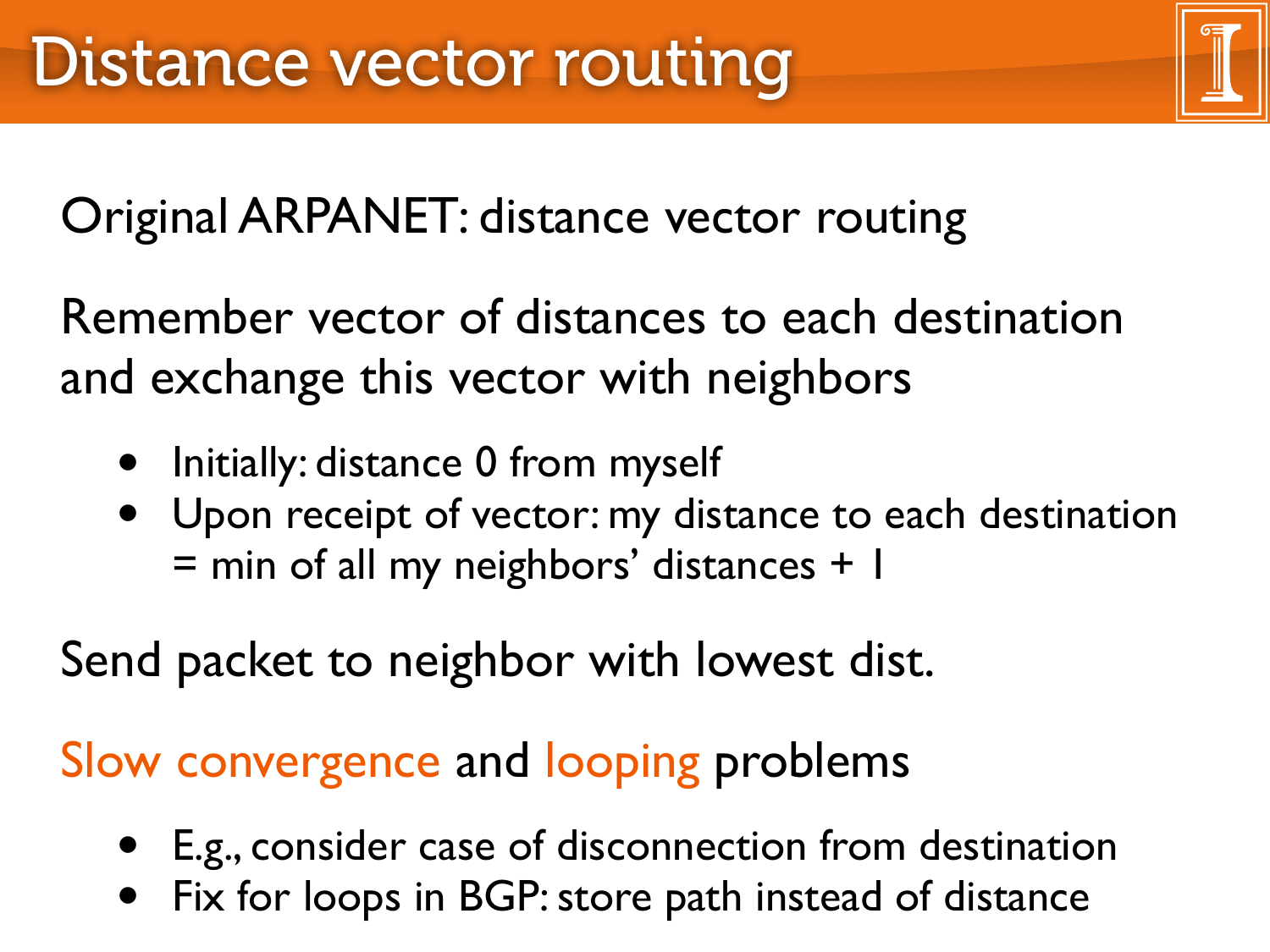## Protocol variants

- ARPANET: McQuillan, Richer, Rosen 1980; Perlman 1983
- Intermediate System-to-Intermediate System (IS-IS)
- Open Shortest Path First (OSPF)

Algorithm

- Broadcast the entire topology to everyone
- Forwarding at each hop:
	- Compute shortest path (Dijkstra's algorithm)
	- Send packet to neighbor along computed path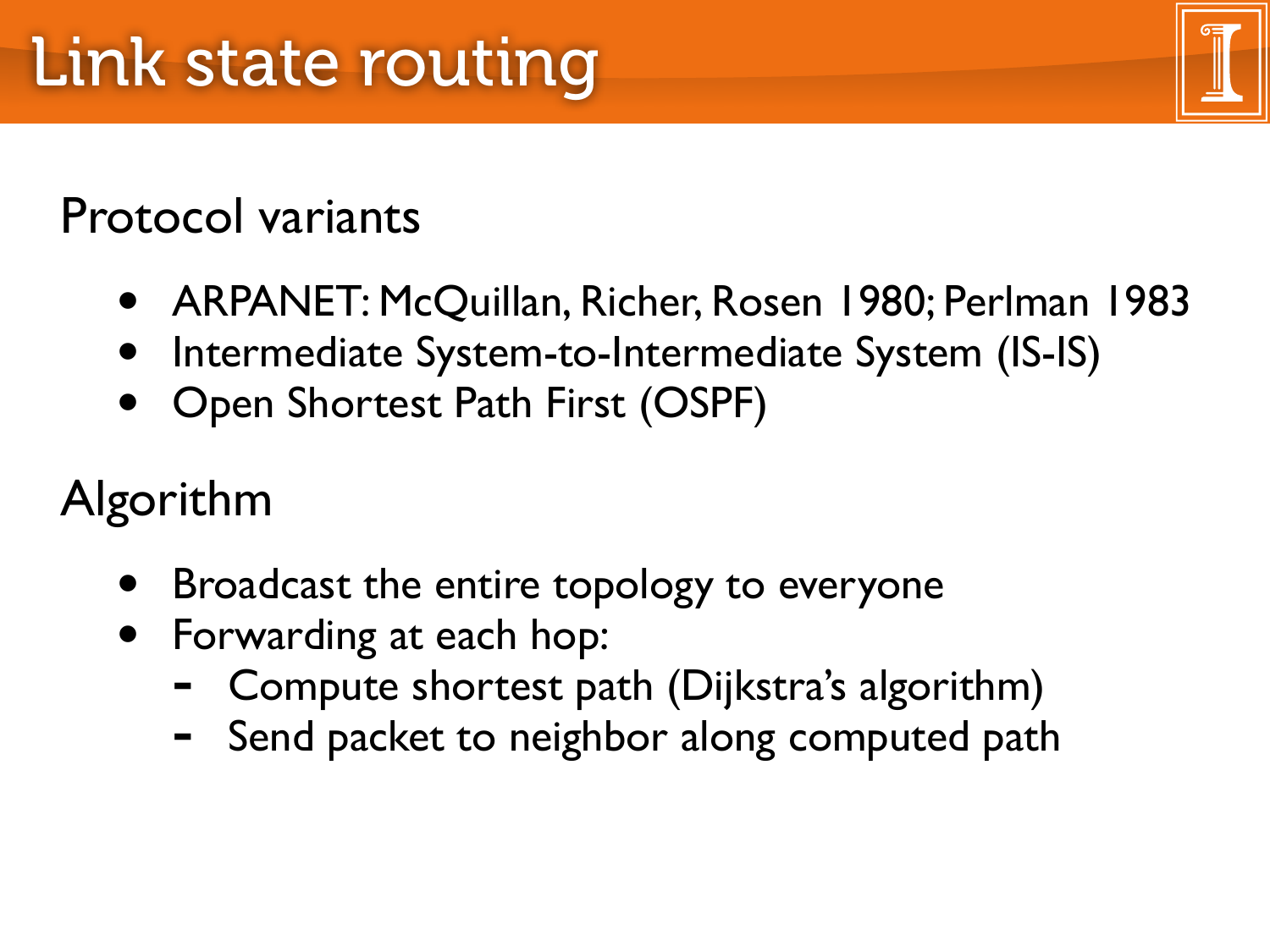## **Disadvantages**

- Need consistent computation of shortest paths
	- Same view of topology
	- Same metric in computing routes
- Slightly more complicated protocol

## Advantages

- Faster convergence
- Gives unified global view
	- Useful for other purposes, e.g., building MPLS tables

Q: Can link state have forwarding loops?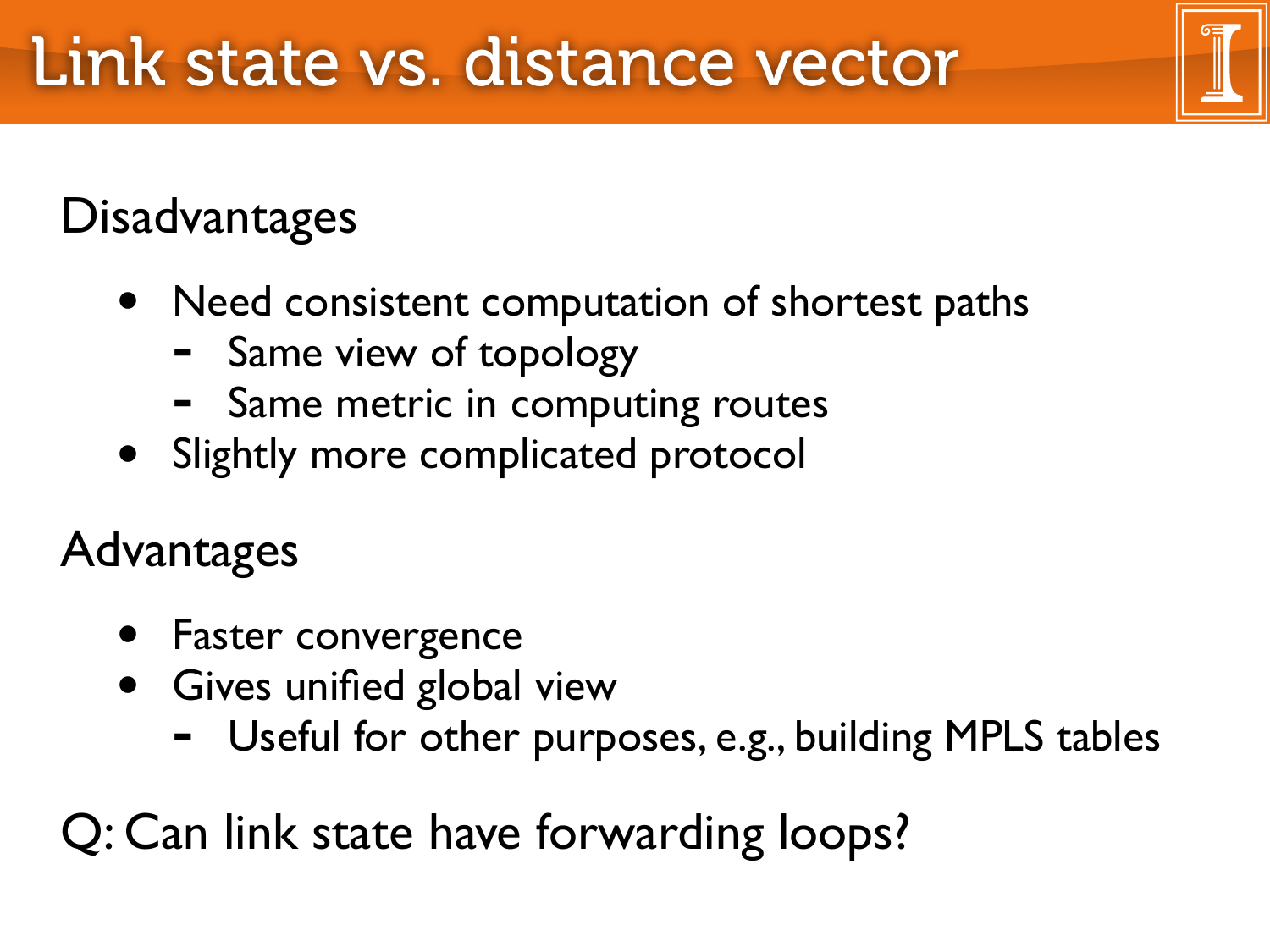## LS variant: Source routing

## Algorithm:

- Broadcast the entire topology to everyone
- Forwarding at source:
	- Compute shortest path (Dijkstra's algorithm)
	- Put path in packet header
- Forwarding at source and remaining hops:
	- Follow path specified by source
- Q: Can this result in forwarding loops?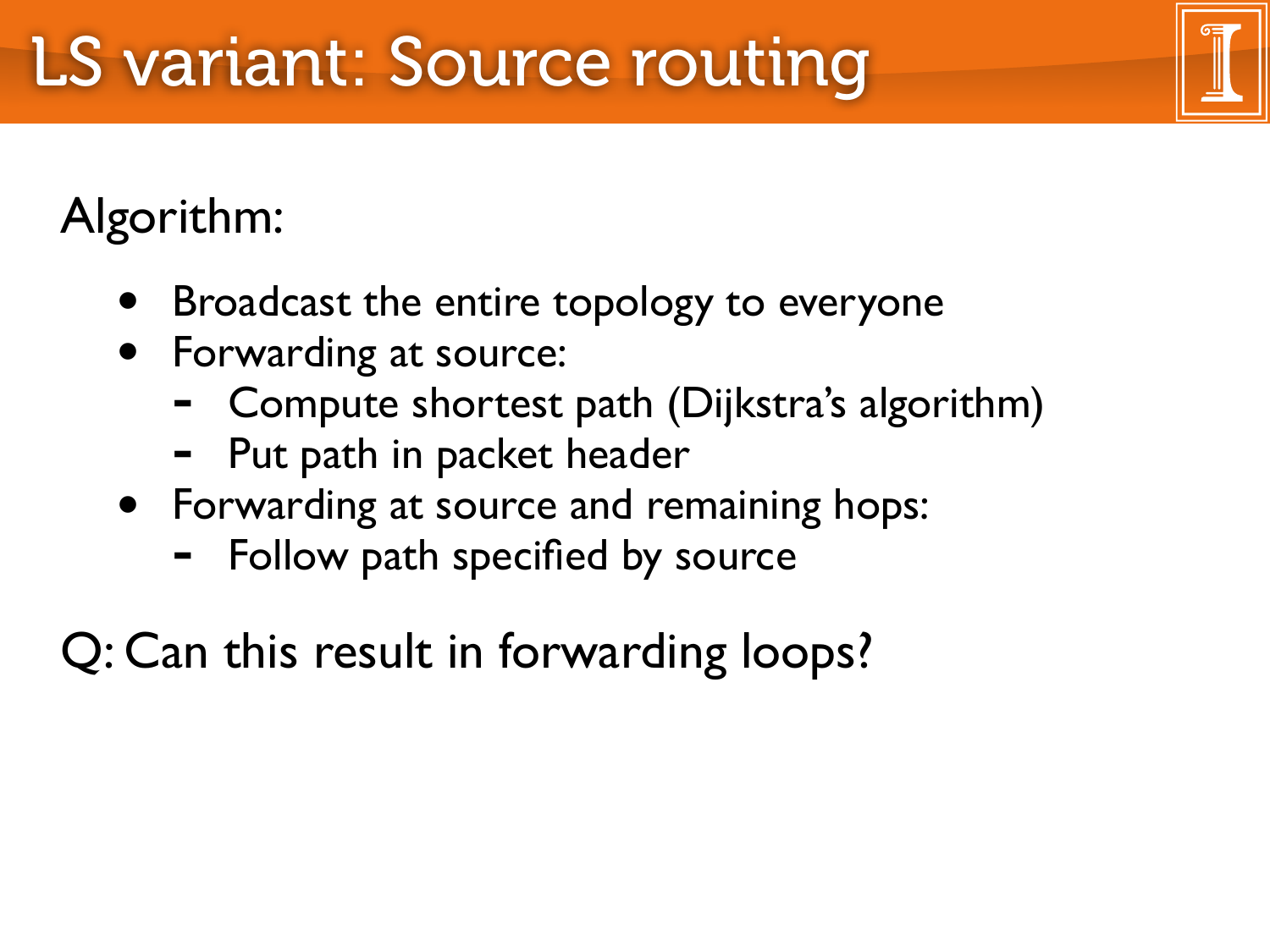## Advantages

- Essentially eliminates loops
- Compute route only once rather than every hop
- Forwarding table (FIB) size  $=$  #neighbors (not #nodes)
- Flexible computation of paths at source

## **Disadvantages**

- Flexible computation of paths at source
- Header size (fixable if paths not too long)
	- Use local rather than global next-hop identifiers
	- $log_2$ (#neighbors) per hop rather than  $log_2$ (#nodes)
- Source needs to know topology
	- Potentially problematic if source is end-host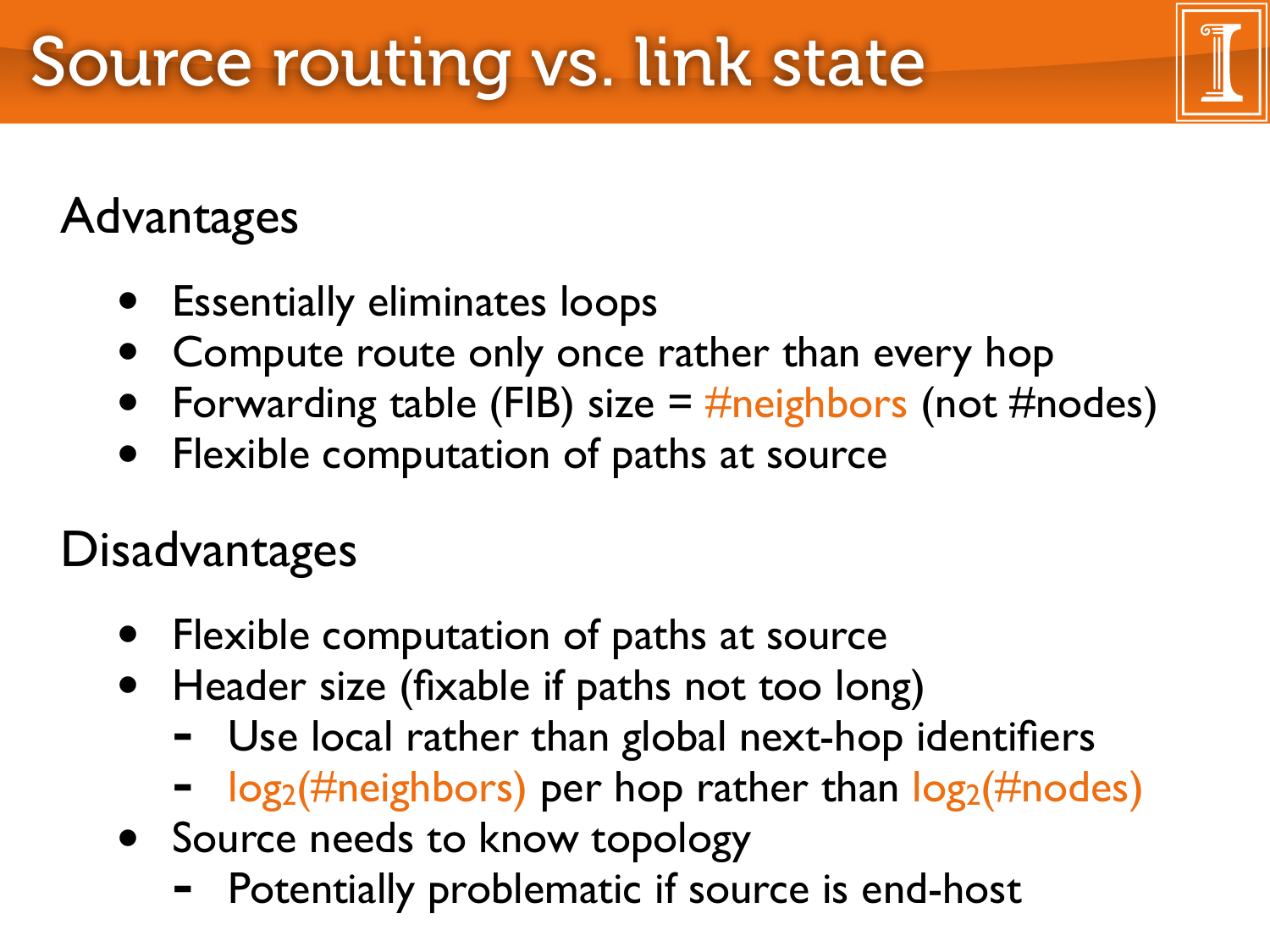Key task of intradomain routing: optimize utilization

Classic TE: optimize OSPF weights

- Need to propagate everywhere: can't change often **WALKING THE TIGHTLE STATE** 
	- Single path to each destination

Modern TE: load balance among multiple MPLS paths UCIII I L.I alance am  $\alpha$ iance  $\alpha$ in

· e.g., TeXCP (Kandula, Katabi, Davie, Charny, 2005)



[Kandula et al, "Walking the Tightrope", SIGCOMM 2005]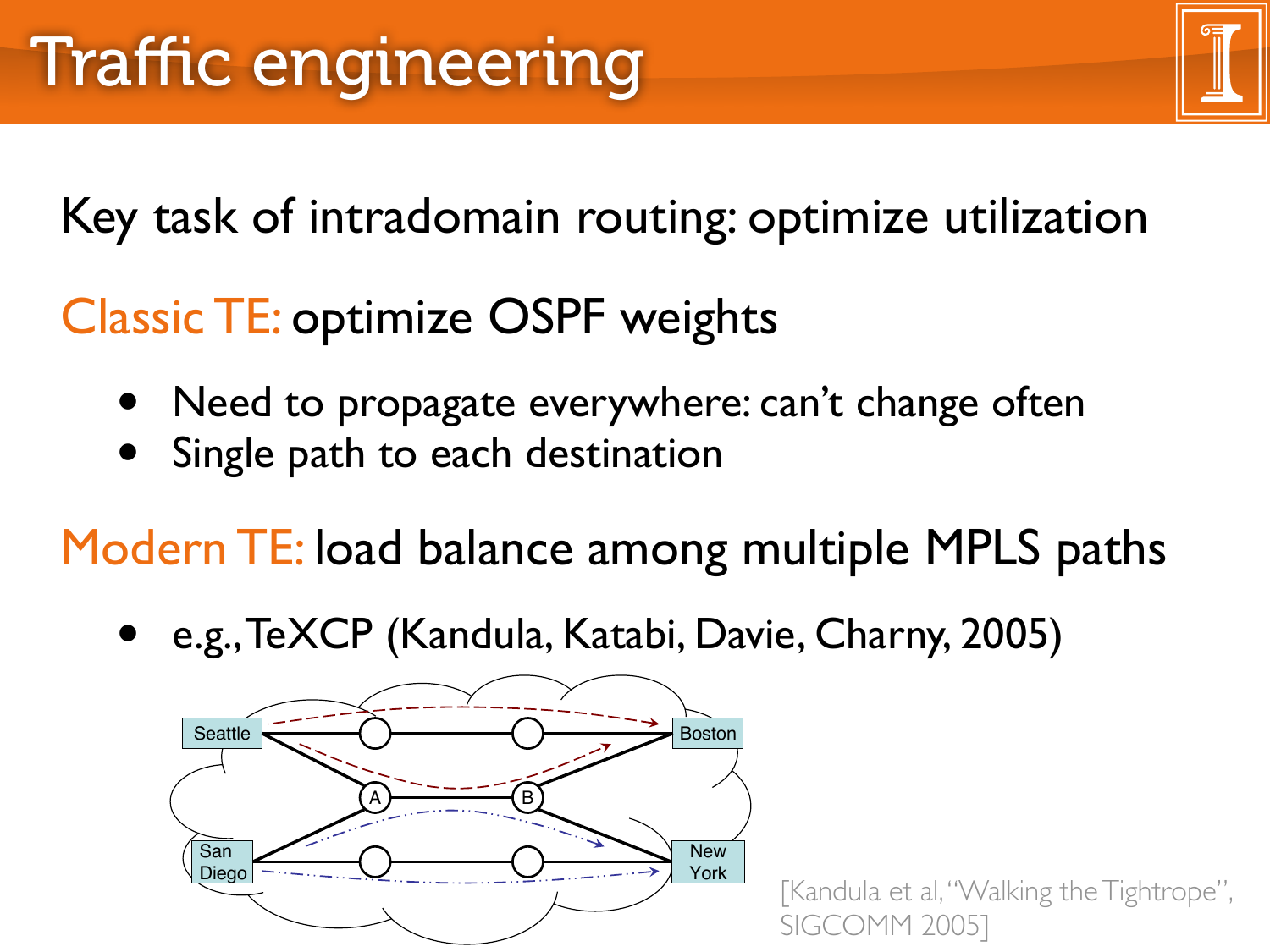## BGP: Border Gateway Protocol

Distance vector variant: Remember path instead of distance ("path vector" instead of "distance vector")

- Avoid DV's transient loops; but more importantly...
- Support policies: can pick any path offered by neighbors, not necessarily the shortest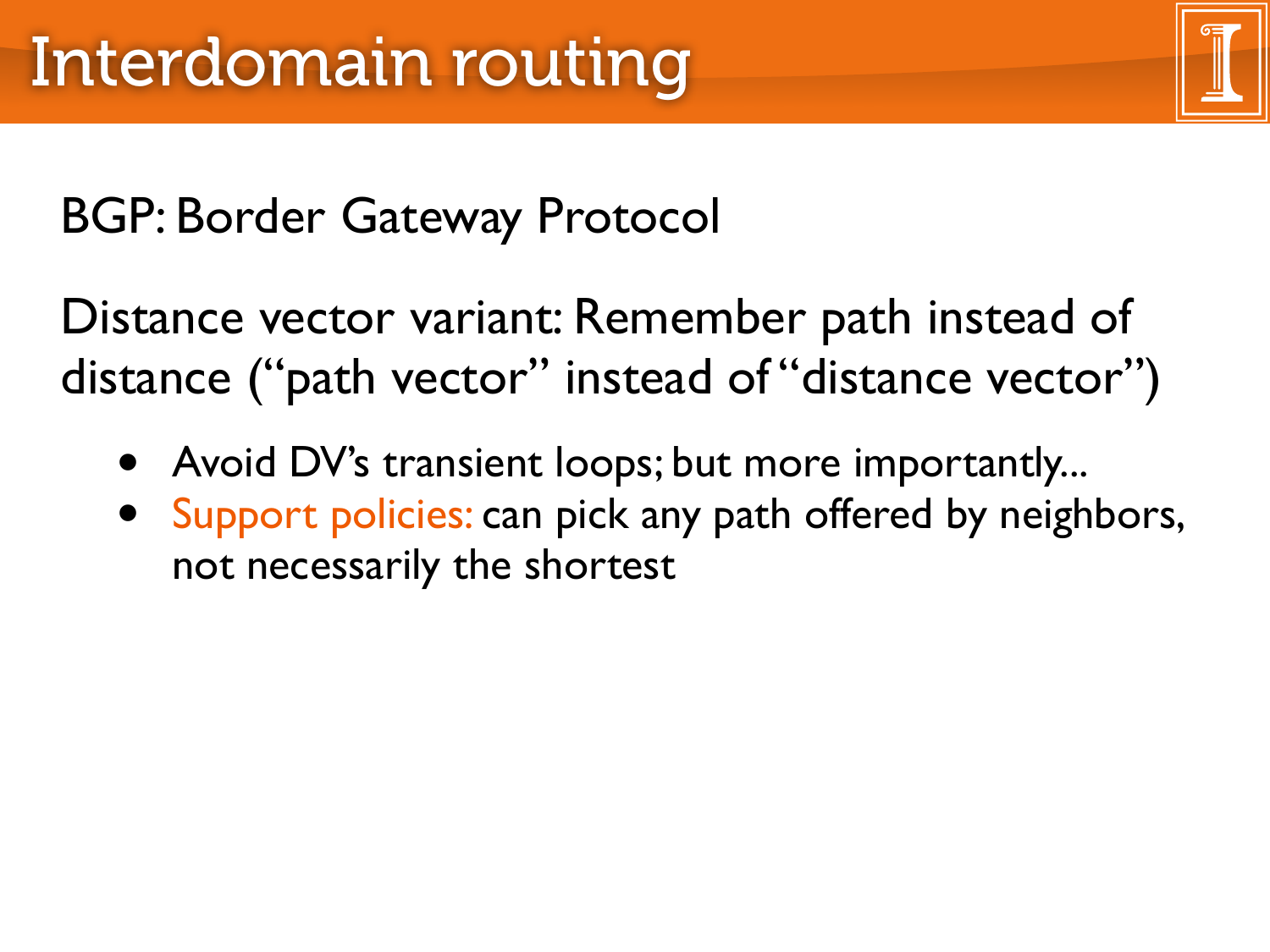Route selection: prefer customer over peer over provider

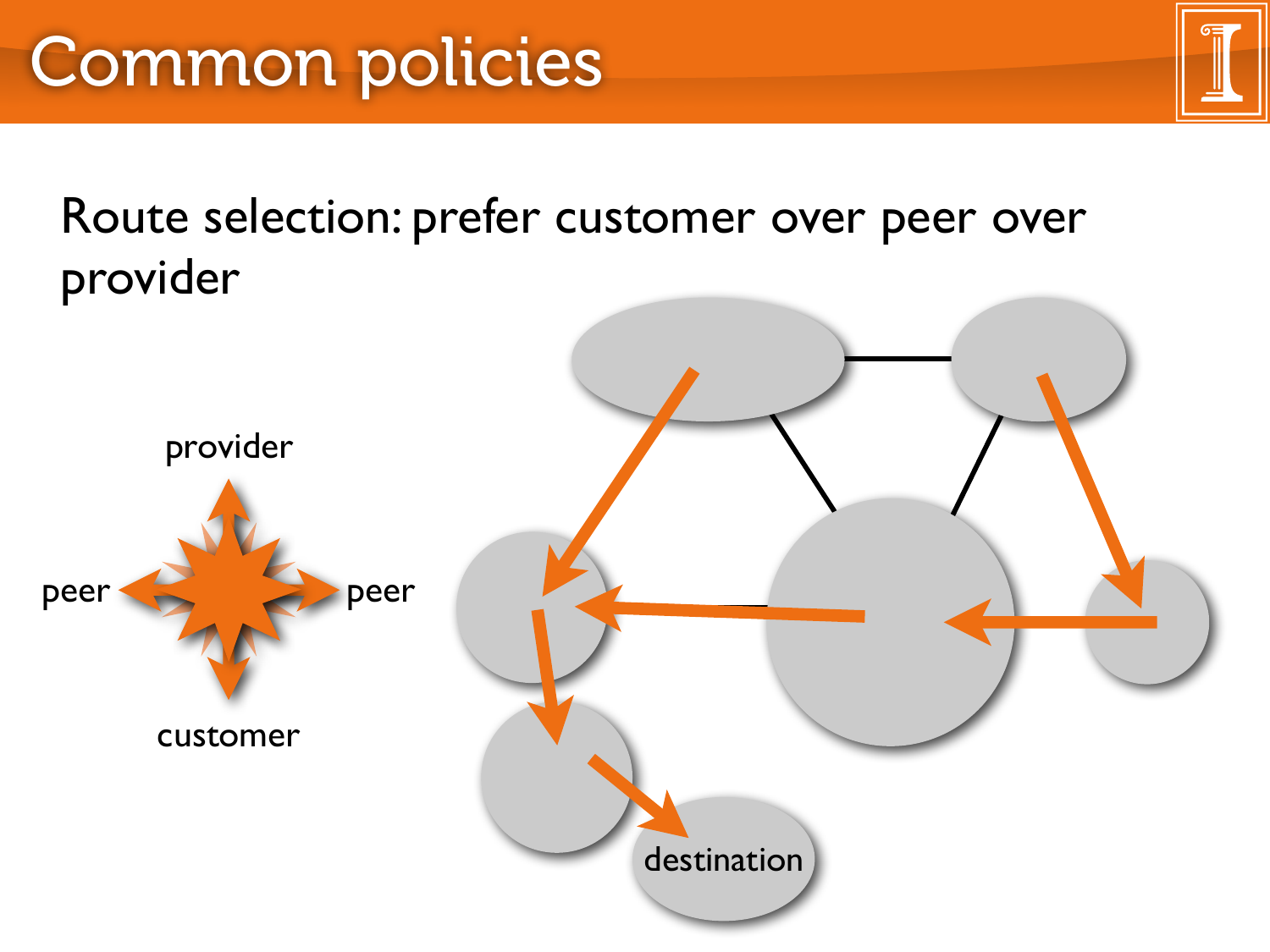## Common policies

## Route export: "valley-free": to/from customer only